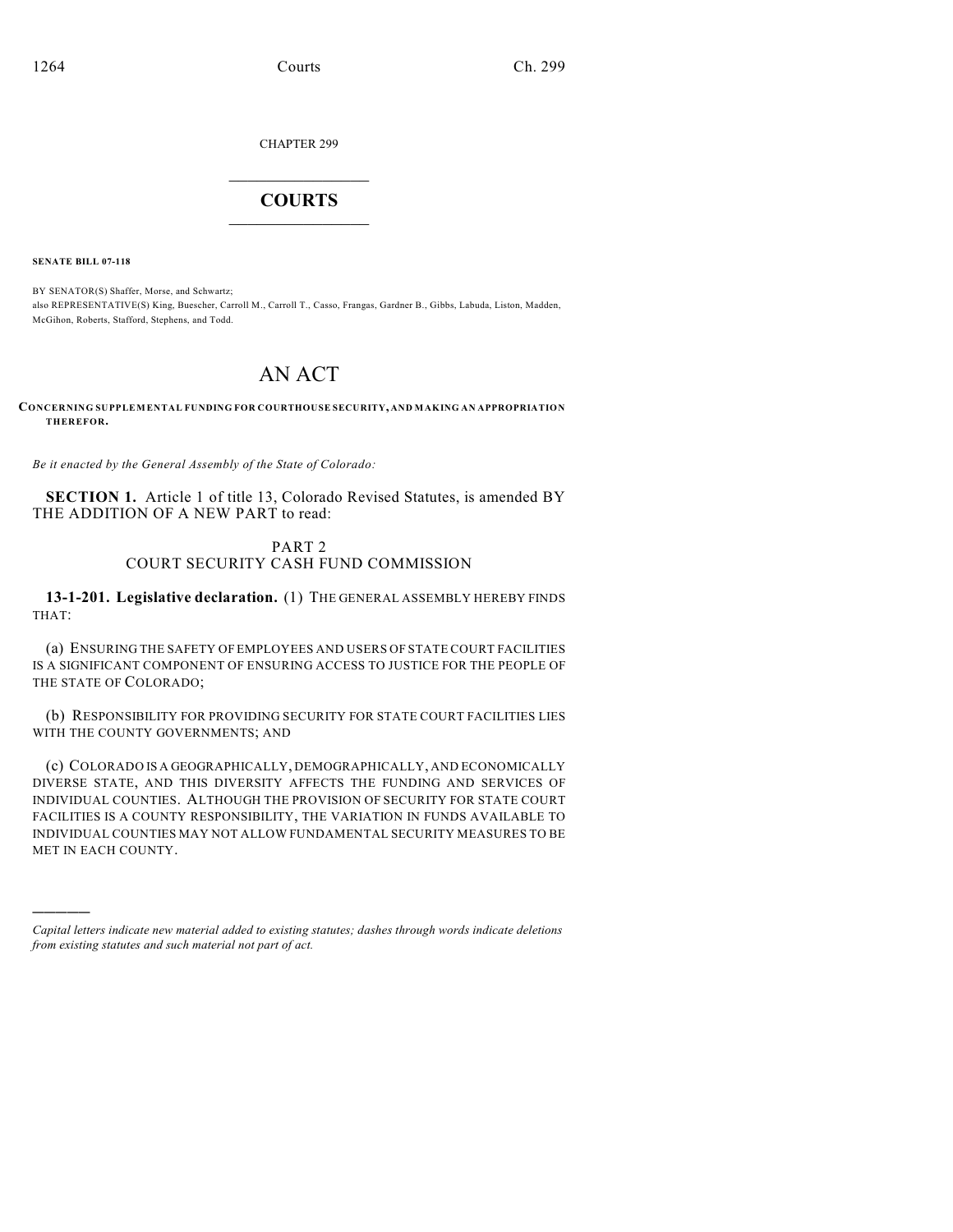(2) THE GENERAL ASSEMBLY, THEREFORE, DETERMINES AND DECLARES THAT:

(a) THE CREATION OF THE COURT SECURITY CASH FUND COMMISSION AND THE COURT SECURITY CASH FUND WILL BE BENEFICIAL TO, AND IN THE BEST INTERESTS OF, THE PEOPLE OF THE STATE OF COLORADO; AND

(b) THE GOALS OF THE COMMISSION AND THE CASH FUND SHALL BE TO:

(I) PROVIDE SUPPLEMENTAL FUNDING FOR ONGOING SECURITY STAFFING IN THE COUNTIES WITH THE MOST LIMITED FINANCIAL RESOURCES; AND

(II) PROVIDE MONEYS TO COUNTIES FOR COURT SECURITY EQUIPMENT COSTS, TRAINING OF LOCAL SECURITY TEAMS ON ISSUES OF STATE COURT SECURITY, AND EMERGENCY NEEDS RELATED TO COURT SECURITY.

13-1-202. Definitions. As USED IN THIS PART 2, UNLESS THE CONTEXT OTHERWISE REQUIRES:

(1) "COMMISSION" MEANS THE COURT SECURITY CASH FUND COMMISSION CREATED IN SECTION 13-1-203.

(2) "FUND" MEANS THE COURT SECURITY CASH FUND CREATED IN SECTION 13-1-204.

(3) "LOCAL SECURITY TEAM" MEANS A GROUP OF INDIVIDUALS FROM A COUNTY THAT OVERSEES ISSUES OF COURT SECURITY FOR THE COUNTY AND THAT INCLUDES, AT A MINIMUM, THE CHIEF JUDGE OF THE DISTRICT COURT IN THE COUNTY OR HIS OR HER DESIGNEE, THE SHERIFF OR HIS OR HER DESIGNEE, AND A COUNTY COMMISSIONER OR COUNTY MANAGER OR HIS OR HER DESIGNEE.

**13-1-203. Court security cash fund commission - creation - membership.** (1) THERE IS HEREBY CREATED IN THE JUDICIAL DEPARTMENT THE COURT SECURITY CASH FUND COMMISSION TO EVALUATE GRANT APPLICATIONS RECEIVED PURSUANT TO THIS PART 2 AND MAKE RECOMMENDATIONS TO THE STATE COURT ADMINISTRATOR FOR AWARDING GRANTS FROM THE COURT SECURITY CASH FUND. THE COMMISSION SHALL BE APPOINTED NO LATER THAN JULY 1, 2007.

(2) (a) THE COMMISSION SHALL BE COMPOSED OF SEVEN MEMBERS, AS FOLLOWS:

(I) TWO REPRESENTATIVES OF AN ASSOCIATION THAT REPRESENTS COUNTY COMMISSIONERS WHO ARE RECOMMENDED BY THE ASSOCIATION AND WHO ARE APPOINTED BY THE GOVERNOR;

(II) TWO REPRESENTATIVES OF AN ASSOCIATION THAT REPRESENTS COUNTY SHERIFFS WHO ARE RECOMMENDED BY THE ASSOCIATION AND WHO ARE APPOINTED BY GOVERNOR;

(III) TWO MEMBERS OF THE JUDICIAL BRANCH WHO ARE APPOINTED BY THE CHIEF JUSTICE; AND

(IV) ONE MEMBER OF THE GENERAL PUBLIC WHO IS APPOINTED BY THE CHIEF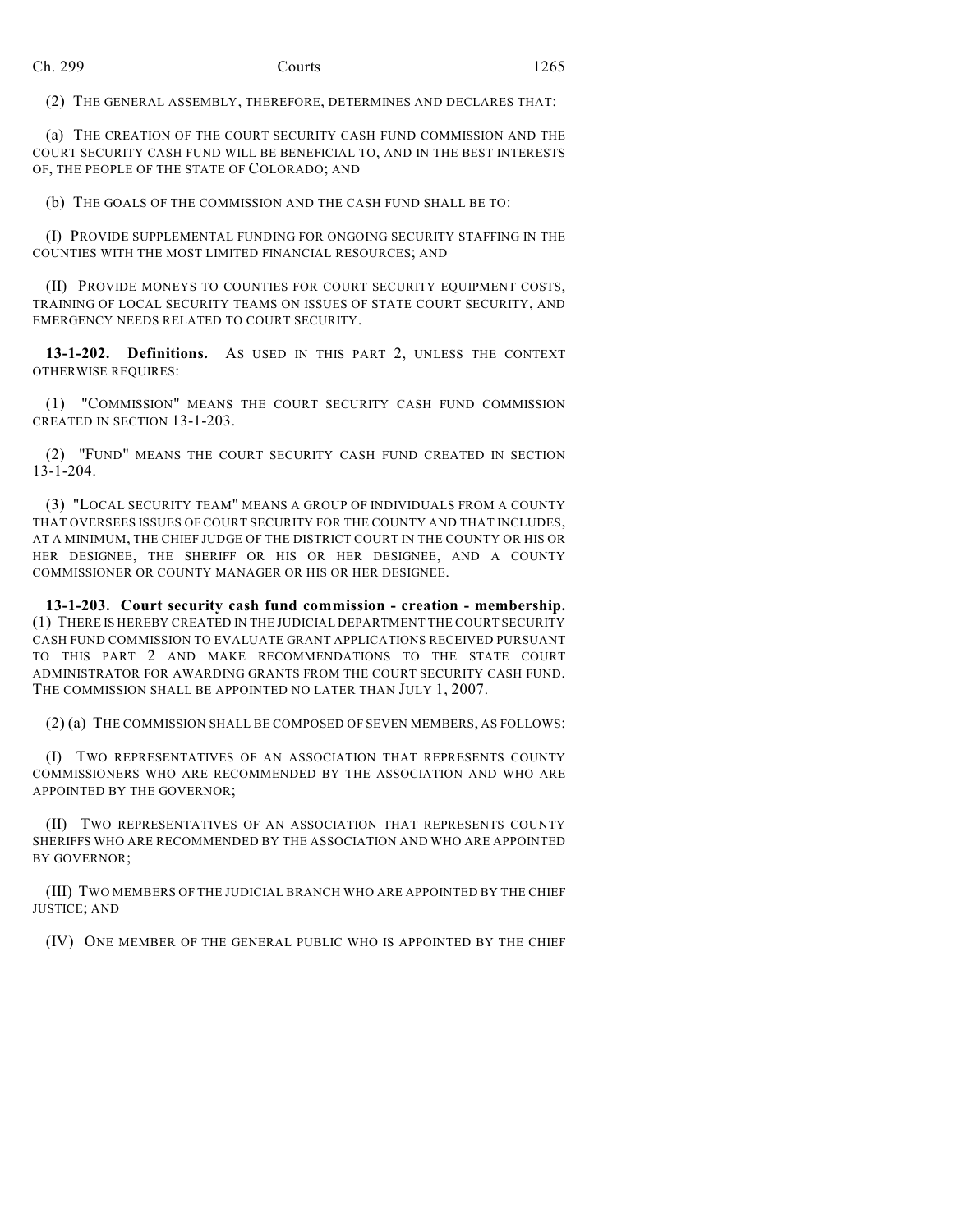### **HISTICE.**

(b) THE COMMISSION MEMBERSHIP DESCRIBED IN PARAGRAPH (a) OF THIS SUBSECTION (2) SHALL INCLUDE, AT ALL TIMES, AT LEAST ONE REPRESENTATIVE FROM A COUNTY IN WHICH THE POPULATION IS ABOVE THE MEDIAN POPULATION FOR THE STATE OF COLORADO, AS DETERMINED BY THE MOST RECENT DATA PUBLISHED BY THE DEPARTMENT OF LOCAL AFFAIRS, AND AT LEAST ONE REPRESENTATIVE FROM A COUNTY IN WHICH THE POPULATION IS BELOW THE MEDIAN POPULATION FOR THE STATE OF COLORADO, AS DETERMINED BY THE MOST RECENT DATA PUBLISHED BY THE DEPARTMENT OF LOCAL AFFAIRS.

(3) THE TERM OF OFFICE OF EACH MEMBER OF THE COMMISSION SHALL BE THREE YEARS; EXCEPT THAT, OF THOSE MEMBERS FIRST APPOINTED, ONE MEMBER REPRESENTING EACH ENTITY SHALL BE APPOINTED FOR A ONE-YEAR TERM AND ONE MEMBER REPRESENTING EACH ENTITY SHALL BE APPOINTED FOR A TWO-YEAR TERM. A VACANCY SHALL BE FILLED BY THE RESPECTIVE APPOINTING AUTHORITY FOR THE UNEXPIRED TERM ONLY.

(4) MEMBERS OF THE COMMISSION SHALL SERVE WITHOUT COMPENSATION AND WITHOUT REIMBURSEMENT FOR EXPENSES.

**13-1-204. Court security cash fund - creation - grants - regulations.** (1) (a) THERE IS HEREBY CREATED IN THE STATE TREASURY THE COURT SECURITY CASH FUND. THE MONEYS IN THE FUND SHALL BE SUBJECT TO ANNUAL APPROPRIATION BY THE GENERAL ASSEMBLY FOR THE IMPLEMENTATION OF THIS PART 2. THE STATE COURT ADMINISTRATOR IS AUTHORIZED TO ACCEPT GIFTS, GRANTS, OR DONATIONS FROM ANY PRIVATE OR PUBLIC SOURCE FOR THE PURPOSE OF IMPLEMENTING THIS PART 2. ALL PRIVATE AND PUBLIC MONEYS RECEIVED BY THE STATE COURT ADMINISTRATOR FROM GIFTS, GRANTS, OR DONATIONS SHALL BE TRANSMITTED TO THE STATE TREASURER, WHO SHALL CREDIT THE SAME TO THE FUND IN ADDITION TO ANY MONEYS THAT MAY BE APPROPRIATED TO THE FUND DIRECTLY BY THE GENERAL ASSEMBLY.

(b) A FIVE-DOLLAR SURCHARGE SHALL BE ASSESSED AND COLLECTED AS PROVIDED BY LAW ON DOCKET FEES AND JURY FEES FOR SPECIFIED CIVIL ACTIONS FILED ON AND AFTER JULY 1, 2007, ON DOCKET FEES FOR CRIMINAL CONVICTIONS ENTERED ON AND AFTER JULY 1, 2007, ON FILING FEES FOR SPECIFIED PROBATE FILINGS MADE ON AND AFTER JULY 1, 2007, ON DOCKET FEES FOR SPECIFIED SPECIAL PROCEEDING FILINGS MADE ON AND AFTER JULY 1, 2007, ON FEES FOR SPECIFIED FILINGS IN WATER MATTERS INITIATED ON AND AFTER JULY 1, 2007, AND ON DOCKET FEES FOR SPECIFIED TRAFFIC INFRACTION PENALTIES ASSESSED ON AND AFTER JULY 1, 2007. THE SURCHARGE SHALL BE TRANSMITTED TO THE STATE TREASURER, WHO SHALL CREDIT THE SURCHARGE TO THE FUND.

(c) ALL INVESTMENT EARNINGS DERIVED FROM THE DEPOSIT AND INVESTMENT OF MONEYS IN THE FUND SHALL REMAIN IN THE FUND AND SHALL NOT BE TRANSFERRED OR REVERT TO THE GENERAL FUND AT THE END OF ANY FISCAL YEAR. ANY UNEXPENDED AND UNENCUMBERED MONEYS REMAINING IN THE FUND AT THE END OF ANY FISCAL YEAR SHALL REMAIN IN THE FUND AND SHALL NOT BE CREDITED OR TRANSFERRED TO THE GENERAL FUND OR ANY OTHER FUND.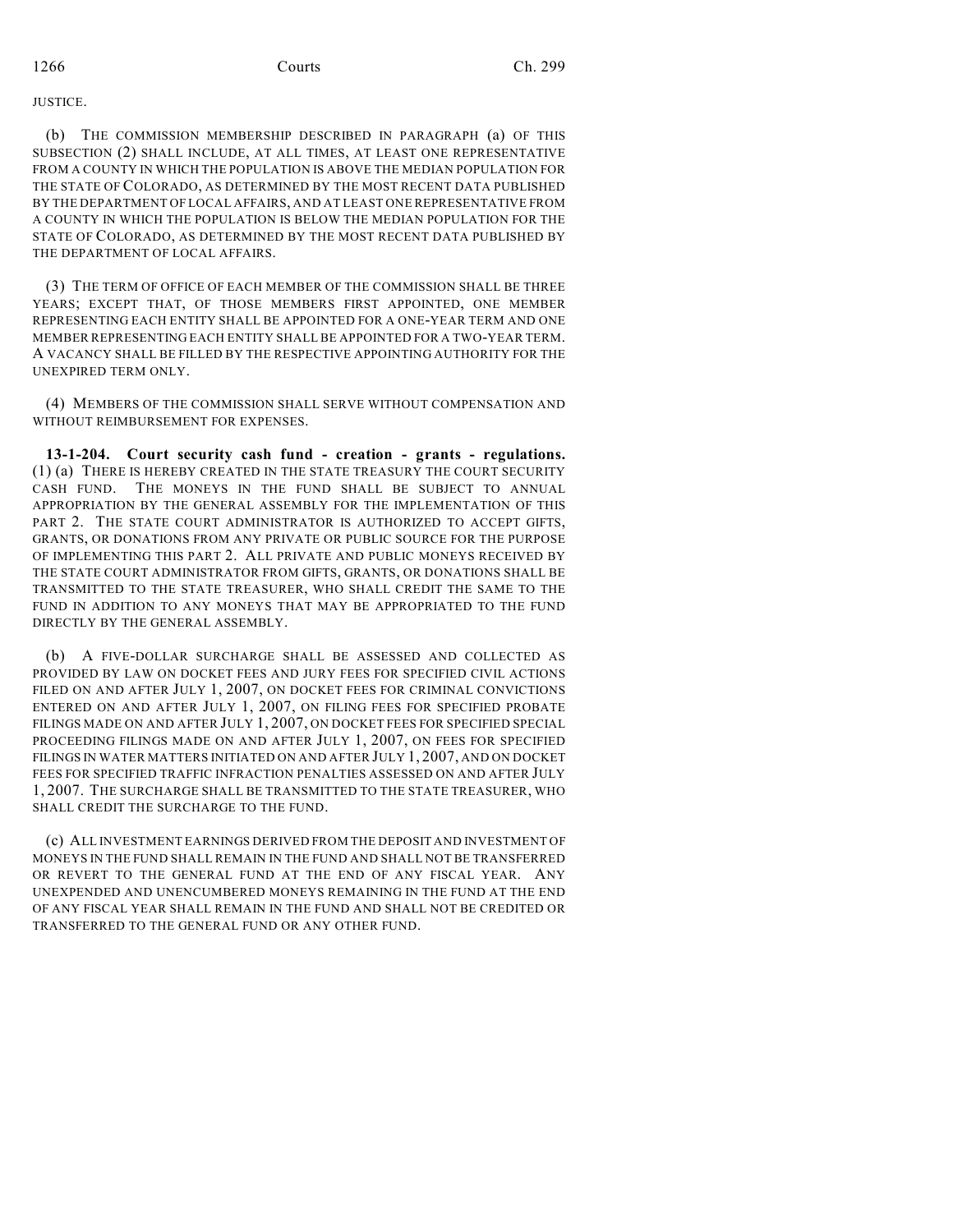(2) MONEYS FROM THE FUND THAT ARE DISTRIBUTED TO COUNTIES PURSUANT TO THIS PART 2 SHALL BE USED TO SUPPLEMENT EXISTING COUNTY FUNDING FOR PURPOSES RELATED TO SECURITY OF FACILITIES CONTAINING A STATE COURT OR PROBATION OFFICE AND SHALL NOT BE USED TO SUPPLANT MONEYS ALREADY ALLOCATED BY THE COUNTY FOR SUCH PURPOSES.

(3) ALL MONEYS CREDITED TO THE FUND SHALL BE AVAILABLE FOR GRANTS AWARDED BY THE STATE COURT ADMINISTRATOR, BASED ON RECOMMENDATIONS OF THE COMMISSION, TO COUNTIES FOR THE PURPOSES DESCRIBED IN THIS PART 2; EXCEPT THAT THE STATE COURT ADMINISTRATOR MAY USE UP TO TEN PERCENT OF THE MONEYS ANNUALLY APPROPRIATED FROM THE FUND FOR ADMINISTRATIVE COSTS INCURRED THROUGH THE IMPLEMENTATION OF THIS PART 2. THE STATE COURT ADMINISTRATOR, SUBJECT TO ANNUAL APPROPRIATION BY THE GENERAL ASSEMBLY, IS HEREBY AUTHORIZED TO EXPEND MONEYS APPROPRIATED FROM THE FUND PURSUANT TO THIS PART 2.

(4) IN ACCORDANCE WITH THE PRINCIPLES SET OUT IN SECTION 13-1-205, THE COMMISSION SHALL ADOPT GUIDELINES PRESCRIBING THE PROCEDURES TO BE FOLLOWED IN MAKING, FILING, AND EVALUATING GRANT APPLICATIONS, THE CRITERIA FOR EVALUATION, AND OTHER GUIDELINES NECESSARY FOR ADMINISTERING THE FUND.

**13-1-205. Grant applications - duties of counties.** (1) TO BE ELIGIBLE FOR MONEYS FROM THE FUND, A LOCAL SECURITY TEAM SHALL APPLY TO THE COMMISSION THROUGH THE STATE COURT ADMINISTRATOR FOR MONEYS TO BE USED AS SPECIFIED IN THIS PART 2 AND IN ACCORDANCE WITH THE TIMELINES AND GUIDELINES ADOPTED BY THE COMMISSION AND USING THE APPLICATION FORM PROVIDED BY THE COMMISSION. FOR THE COMMISSION TO CONSIDER A GRANT APPLICATION, THE APPLICATION SHALL BE SIGNED BY THE ADMINISTRATIVE AUTHORITY OF EACH ENTITY THAT IS REPRESENTED ON THE LOCAL SECURITY TEAM.

(2) GRANTS FROM THE FUND SHALL BE USED TO FUND COUNTIES THAT MEET THE CRITERIA SPECIFIED IN SUBSECTION (4) OF THIS SECTION FOR:

(a) THE PROVISION OF COURT SECURITY STAFFING AT A FACILITY CONTAINING A STATE COURT OR PROBATION OFFICE;

(b) THE PURCHASE OF SECURITY EQUIPMENT OR RELATED STRUCTURAL IMPROVEMENTS FOR A FACILITY CONTAINING A STATE COURT OR PROBATION OFFICE;

(c) THE PROVISION OF TRAINING ON ISSUES OF COURT SECURITY; OR

(d) MISCELLANEOUS FUNDING NEEDS ASSOCIATED WITH ISSUES OF COURT SECURITY OR SECURITY EQUIPMENT.

(3) MONEYS CREDITED TO THE FUND THAT ARE AVAILABLE FOR GRANT DISTRIBUTION SHALL BE AWARDED BASED ON THE FOLLOWING PRIORITY SCHEDULE:

(a) REQUESTS FROM COUNTIES THAT MEET THE CRITERIA SPECIFIED IN SUBSECTION (4) OF THIS SECTION SHALL HAVE THE HIGHEST PRIORITY; AND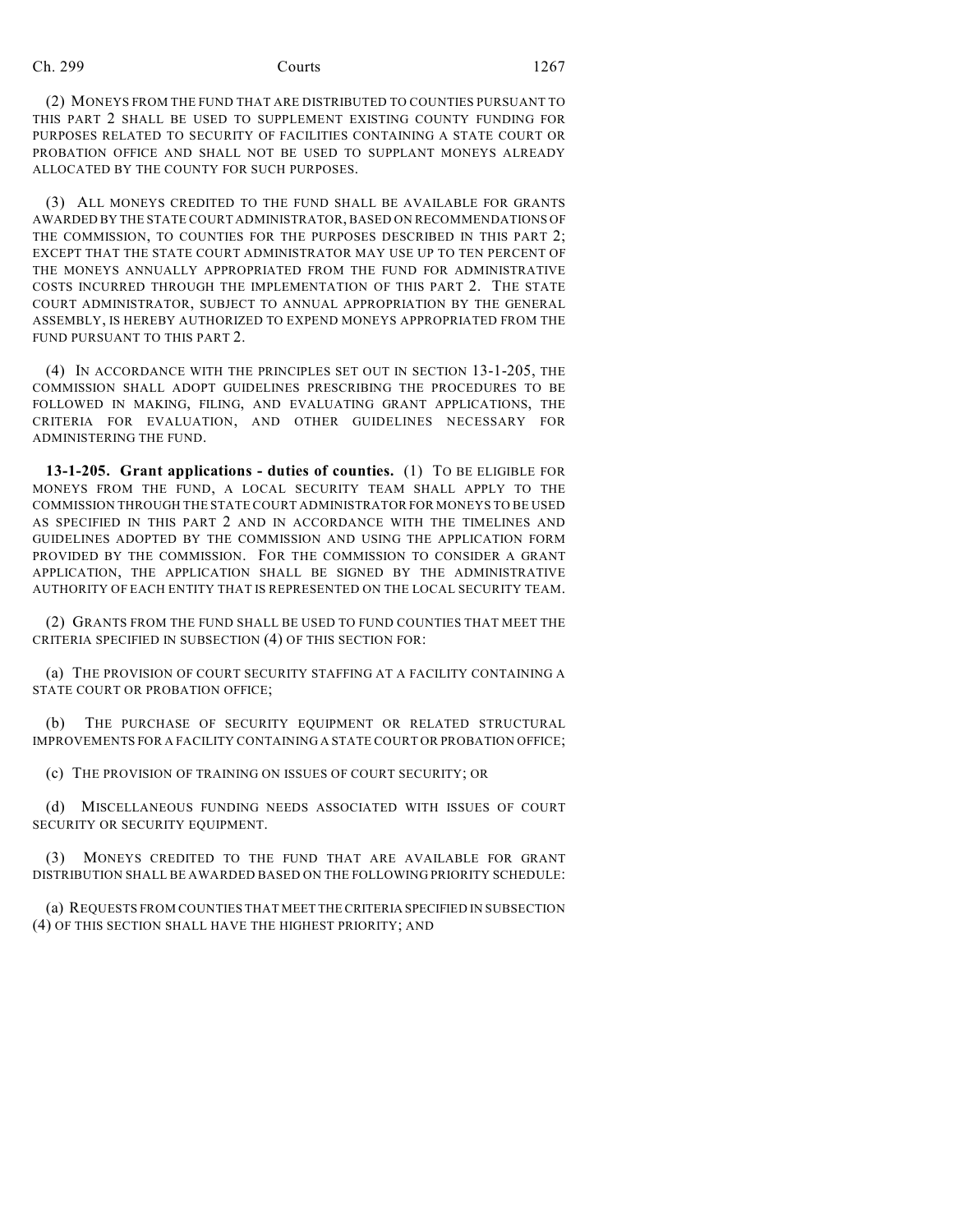(b) REQUESTS FOR MONEYS FOR PERSONNEL COSTS SHALL BE GIVEN SUBSEQUENT PRIORITY.

(4) COUNTIES THAT MEET AT LEAST TWO OF THE FOLLOWING CRITERIA SHALL BE GIVEN THE HIGHEST PRIORITY FOR NEED-BASED GRANTS FOR COURT SECURITY PERSONNEL SERVICES PURSUANT TO THIS PART 2:

(a) COUNTIES IN WHICH THE TOTAL POPULATION IS BELOW THE STATE MEDIAN, AS DETERMINED BY THE MOST RECENT DATA PUBLISHED BY THE DEPARTMENT OF LOCAL AFFAIRS;

(b) COUNTIES IN WHICH THE PER CAPITA INCOME IS BELOW THE STATE MEDIAN, AS DETERMINED BY THE MOST RECENT DATA PUBLISHED BY THE DEPARTMENT OF LOCAL AFFAIRS;

(c) COUNTIES IN WHICH PROPERTY TAX REVENUES ARE BELOW THE STATE MEDIAN, AS DETERMINED BY THE MOST RECENT DATA PUBLISHED BY THE DEPARTMENT OF LOCAL AFFAIRS; OR

(d) COUNTIES IN WHICH THE TOTAL COUNTY POPULATION LIVING BELOW THE FEDERAL POVERTY LEVEL IS GREATER THAN THE STATE MEDIAN, AS DETERMINED BY THE MOST RECENT CENSUS PUBLISHED BY THE UNITED STATES BUREAU OF THE CENSUS.

**13-1-206. Repeal of part.** (1) THIS PART 2 IS REPEALED, EFFECTIVE JULY 1, 2017.

(2) PRIOR TO REPEAL, THE COURT SECURITY CASH FUND COMMISSION SHALL BE REVIEWED AS PROVIDED IN SECTION 2-3-1203, C.R.S.

**SECTION 2.** 13-32-101, Colorado Revised Statutes, is amended BY THE ADDITION OF A NEW SUBSECTION to read:

**13-32-101. Docket fees in civil actions - judicial stabilization cash fund support registry fund created.** (7) PURSUANT TO SECTION 13-1-204 (1) (b), A FIVE-DOLLAR SURCHARGE SHALL BE ASSESSED AND COLLECTED ON EACH DOCKET FEE THAT IS DESCRIBED IN PARAGRAPHS (a), (b), (c), (d), AND (f) OF SUBSECTION (1) OF THIS SECTION CONCERNING CIVIL ACTIONS FILED ON AND AFTER JULY 1, 2007.

**SECTION 3.** 13-32-102, Colorado Revised Statutes, is amended BY THE ADDITION OF A NEW SUBSECTION to read:

**13-32-102. Fees in probate proceedings.** (4) PURSUANT TO SECTION 13-1-204 (1) (b), A FIVE-DOLLAR SURCHARGE SHALL BE ASSESSED AND COLLECTED ON EACH FEE THAT IS DESCRIBED IN SUBSECTIONS (1) AND (3) OF THIS SECTION CONCERNING FILINGS MADE ON AND AFTER JULY 1, 2007.

**SECTION 4.** 13-32-103, Colorado Revised Statutes, is amended BY THE ADDITION OF A NEW SUBSECTION to read:

**13-32-103. Docket fees in special proceedings.** (7) PURSUANT TO SECTION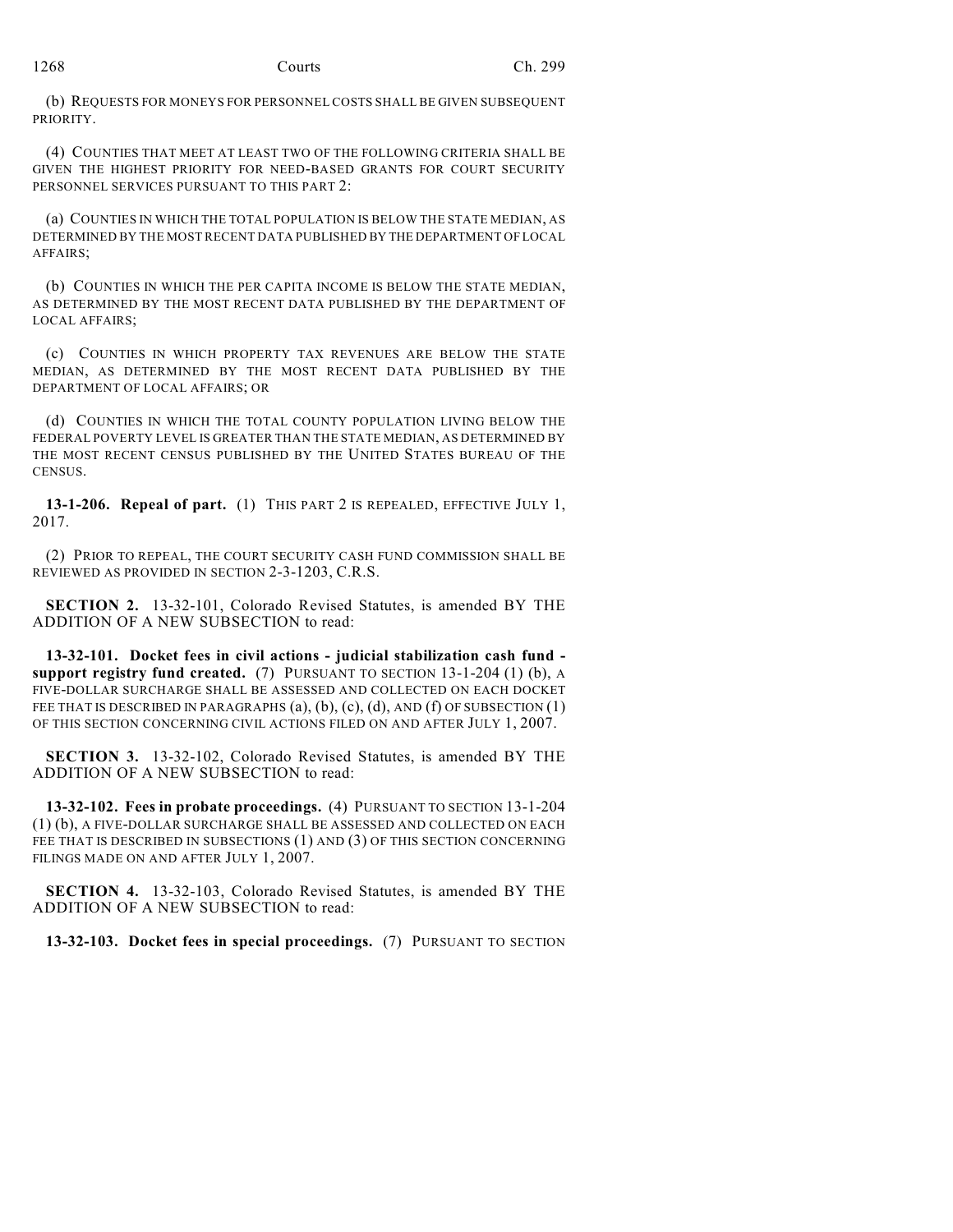13-1-204 (1) (b), A FIVE-DOLLAR SURCHARGE SHALL BE ASSESSED AND COLLECTED ON EACH DOCKET FEE THAT IS DESCRIBED IN SUBSECTIONS  $(1)$ ,  $(2)$ ,  $(3)$ , AND  $(6)$  OF THIS SECTION CONCERNING FILINGS MADE ON AND AFTER JULY 1, 2007.

**SECTION 5.** 13-32-105, Colorado Revised Statutes, is amended BY THE ADDITION OF A NEW SUBSECTION to read:

**13-32-105. Docket fees in criminal actions.** (3) PURSUANT TO SECTION 13-1-204 (1) (b), A FIVE-DOLLAR SURCHARGE SHALL BE ASSESSED AND COLLECTED ON EACH DOCKET FEE DESCRIBED IN THIS SECTION CONCERNING CRIMINAL CONVICTIONS ENTERED ON AND AFTER JULY 1, 2007.

**SECTION 6.** 13-71-144, Colorado Revised Statutes, is amended to read:

**13-71-144. Jury fees to be assessed in civil cases.** (1) Any party demanding a trial by jury as provided by statute shall pay to the clerk of the court a fee of one hundred dollars in district court cases and fifty dollars in county court cases at the time such THE demand is made pursuant to the Colorado rules of civil procedure. The clerk of the court shall pay such THE fee, when collected, to the state treasurer for deposit to the credit of the general fund. On and after March 18, 2003, the jury fee in district court shall be increased by fifty dollars, and the jury fee in county court shall be increased by twenty-five dollars, and the additional revenue generated by such THE increase shall be transmitted to the state treasurer for deposit in the judicial stabilization cash fund created in section 13-32-101 (1.5). The jury fee is not refundable. Each party to an action who does not affirmatively waive, in writing, the right to a trial by jury on all issues which are so triable shall pay the jury fee. Failure to pay the jury fee at the time of filing the demand, and no later than ten days after the service of the last pleading directed to any issue triable by a jury, shall constitute a waiver of a jury trial by the demanding, nonpaying party.

(2) PURSUANT TO SECTION 13-1-204 (1) (b), A FIVE-DOLLAR SURCHARGE SHALL BE ASSESSED AND COLLECTED ON EACH JURY FEE DESCRIBED IN THIS SECTION CONCERNING CIVIL ACTIONS FILED ON AND AFTER JULY 1, 2007.

**SECTION 7.** 37-92-302 (1), Colorado Revised Statutes, is amended BY THE ADDITION OF A NEW PARAGRAPH to read:

**37-92-302. Applications for water rights or changes of such rights - plans for augmentation.** (1) (e) PURSUANT TO SECTION 13-1-204 (1) (b), C.R.S., A FIVE-DOLLAR SURCHARGE SHALL BE ASSESSED AND COLLECTED ON EACH FEE DESCRIBED IN PARAGRAPH (d) OF THIS SUBSECTION (1) CONCERNING WATER MATTERS INITIATED ON AND AFTER JULY 1, 2007.

**SECTION 8.** 42-4-1710 (4), Colorado Revised Statutes, is amended BY THE ADDITION OF A NEW PARAGRAPH to read:

**42-4-1710. Failure to pay penalty for traffic infractions - failure of parent or guardian to sign penalty assessment notice - procedures.** (4) (a.5) PURSUANT TO SECTION 13-1-204 (1) (b), C.R.S., A FIVE-DOLLAR SURCHARGE, IN ADDITION TO THE ORIGINAL SURCHARGE DESCRIBED IN PARAGRAPH (a) OF THIS SUBSECTION (4), SHALL BE ASSESSED AND COLLECTED ON EACH DOCKET FEE THAT IS DESCRIBED IN